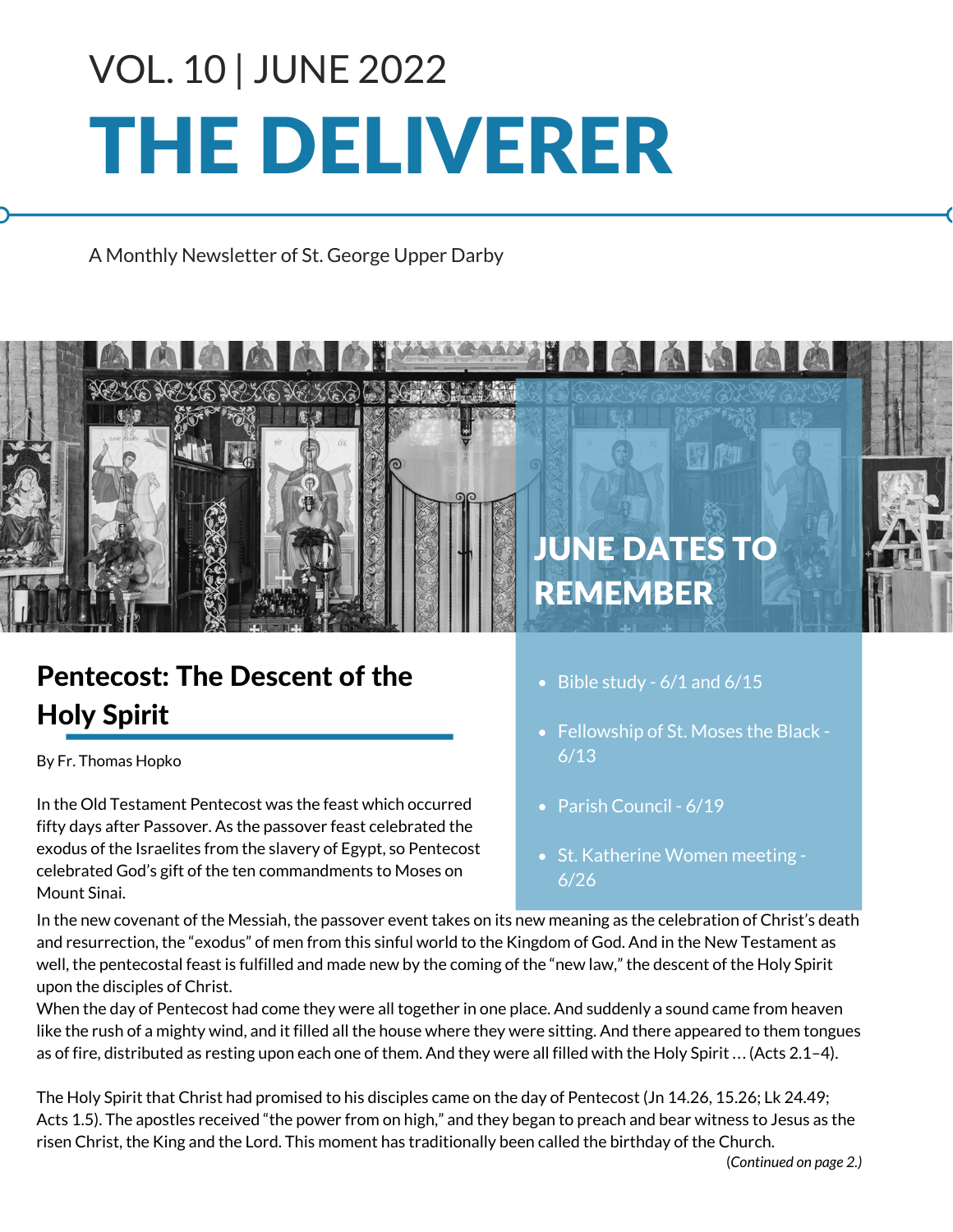#### June Greeters and Readers

**June 5** Greeters: Teen SOYO Reader: Caroline Becker

**June 12** Greeters: Ed and Karla Donahue Reader: Kerry San Chirico

**June 19** Greeters: Burke family Reader: Ed Donahue

**June 26** Greeters: Cynthia Long and Michael Martin Reader: Sheri San Chirico

**Interested in being a greeter?** Contact Ed Donahue at edjdonahue@gmail.com

**Interested in being a reader?** Contact Matt Gordon at msgordon2@gmail.com



**2022 PARISH LIFE CONFERENCE** JUNE 29 - JULY 3, 2022

ANTIOCHIAN VILLAGE CONFERENCE CENTER

THE DIOCESES OF NEW YORK AND WASHINGTON, D.C.<br>OAKLAND, CHARLESTON AND THE MID-ATLANTIC

#### *(Continued from page 1)*

In the liturgical services of the feast of Pentecost, the coming of the Holy Spirit is celebrated together with the full revelation of the divine Trinity: Father, Son, and Holy Spirit. The fullness of the Godhead is manifested with the Spirit's coming to man, and the Church hymns celebrate this manifestation as the final act of God's self-disclosure and self-donation to the world of His creation. For this reason Pentecost Sunday is also called Trinity Day in the Orthodox tradition. Often on this day the icon of the Holy Trinity—particularly that of the three angelic figures who appeared to Abraham, the forefather of the Christian faith—is placed in the center of the church. This icon is used with the traditional pentecostal icon which shows the tongues of fire hovering over Mary and the Twelve Apostles, the original prototype of the Church, who are themselves sitting in unity surrounding a symbolic image of "cosmos," the world.

On Pentecost we have the final fulfillment of the mission of Jesus Christ and the first beginning of the messianic age of the Kingdom of God mystically present in this world in the Church of the Messiah. For this reason the fiftieth day stands as the beginning of the era which is beyond the limitations of this world, fifty being that number which stands for eternal and heavenly fulfillment in Jewish and Christian mystical piety: seven times seven, plus one.

Thus, Pentecost is called an apocalyptic day, which means the day of final revelation. It is also called an eschatological day, which means the day of the final and perfect end (in Greek eschaton means the end). For when the Messiah comes and the Lord's Day is at hand, the "last days" are inaugurated in which "God declares: ... I will pour out my Spirit upon all flesh."; This is the ancient prophecy to which the Apostle Peter refers in the first sermon of the Christian Church which was preached on the first Sunday of Pentecost (Acts 2: 1 7; Joel 2: 28–32).

Read the rest of the [article](https://www.oca.org/orthodoxy/the-orthodox-faith/worship/the-church-year/pentecost-the-descent-of-the-holy-spirit) here.

## Upcoming Events

#### **Coffee Hour Potluck - June 26**

Coffee hour on Sunday, June 26 will be a potluck. Please bring a dish to share! As a reminder, it will fall during the Apostles' Fast, so please make sure the dish is fast-friendly.

#### **Parish Directory Update**

We will be circulating an updated parish directory in early summer. If your information has changed, or if you would like to add your information to the directory, please contact the church office at [office@saintgeorgeupperdarby.org.](mailto:office@saintgeorgeupperdarby.org)

#### **Parish Life Conference**

The Parish Life Conference is back in person for 2022! The conference, hosted by St. Mary (Johnstown) and St. Michael (Greensburg), will be held at the Antiochian Village on July 29 through July 3. For more info and to register, <u>visit the [conference](https://www.antiochianevents.com/ny) homepage</u>. You can also click the image to the left for a copy of the full conference agenda.